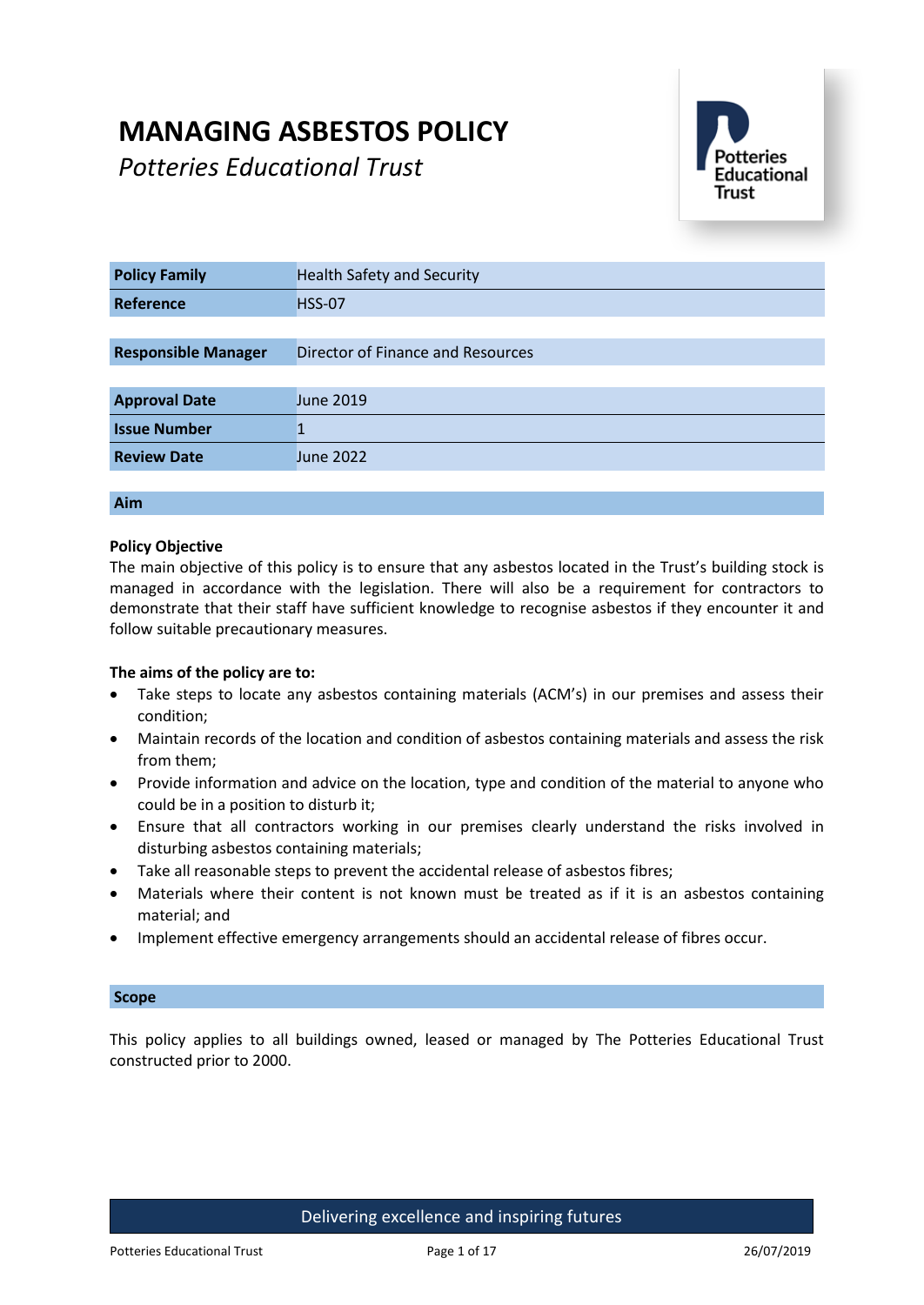#### **Introduction**

This policy describes the activities and responsibilities involved while working with asbestos, in accordance with the Control of Asbestos Regulations 2012.

Asbestos is a naturally occurring fibrous mineral that is strong and resistant to heat, fire and corrosive chemicals. These qualities made asbestos a popular building material for fire protection and thermal insulation. There are three main types of asbestos:

- Crocidolite (blue)
- Amosite (brown)
- Chyrysotile (white)

Asbestos was used extensively as a building material in Great Britain from 1950 to the mid 1980's and continued to be used in decreasing amounts until 1999. Although some asbestos has been removed, it is likely than many thousands of tonnes are still present within buildings. It is estimated that over half a million non-domestic premises currently contain some form of asbestos containing material.

Asbestos is comprised of small fibres, which can only be detected by using a microscope under laboratory conditions. Asbestos fibres are hazardous only when inhaled, because they cause harm to the lining of the lungs. Exposure to asbestos has long term health implications and is linked with lung cancer, mesothelioma and asbestosis. As asbestos ages, weathers or is worked on, it becomes more "friable" and fibres maybe more easily released.

Since asbestos in not dangerous unless the individual fibres are released into the air and inhaled, any asbestos present in buildings will pose no harm if it is effectively managed and monitored to ensure it remains in good condition.

However, any activity that causes the fibres to be released will have the potential to cause exposure, for example cutting, drilling, using machinery, removal, sawing, unintentional and intentional damage. Often the people carrying out these types of activities are unknowingly being exposed to asbestos.

#### **Definitions**

**Asbestos Containing Material (ACM)** - any product or material containing asbestos.

**Asbestos Register -** Document held on site containing the current asbestos survey and associated information. This document is to be signed by all contractors prior to undertaking any work activity and also by council employees who may be arranging or undertaking work at the property.

**Management Surveys (Type 2)** – Sampling survey of the accessible areas of a building for asbestos to either confirm or refute its presence (non-intrusive i.e. not in cavities, voids etc). In addition to this survey a Refurbishment and Demolition Survey (Type 3) maybe required prior to intrusive work being undertaken.

**Refurbishment and Demolition Surveys (Type 3)** – Intrusive examination of a building to discover hidden asbestos products prior to refurbishment/other major works including demolition. (Areas inspected typically include wall cavities and other areas not readily accessible). Information gained from these surveys must be used in addition to the information in the Management Surveys (Type 2).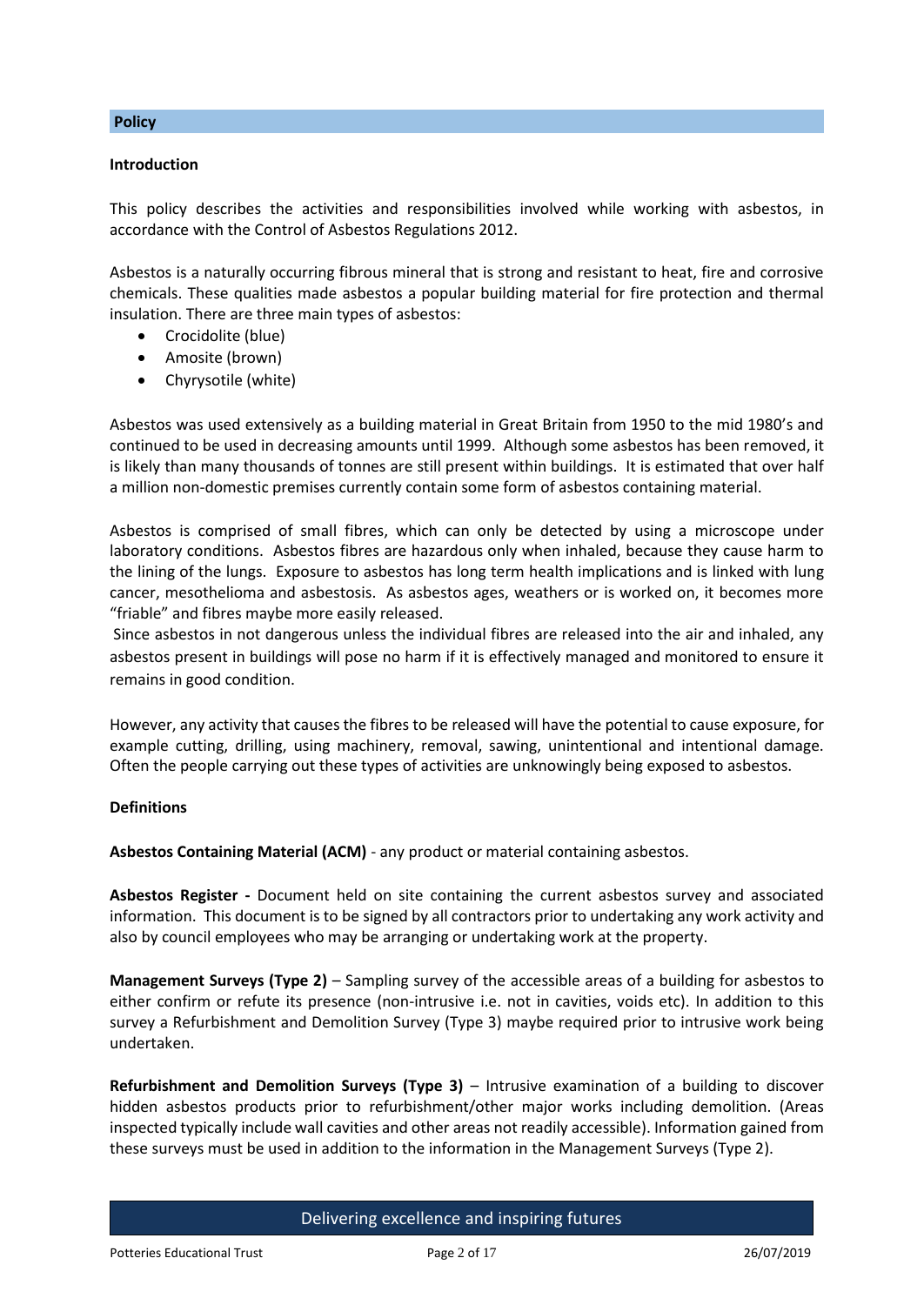**Intrusive Works –** Any activity which interferes with the fabric of the building. Intrusive work includes any drilling into walls, cutting, lifting of duct covers, work in ceiling voids, etc.

## **HSF 45 Intrusive Works Assessment Form and HSF 46 Control of Contractors - Hazard**

**Exchange Form** *–* the documents that must be completed jointly by the Premises Manager (including property survey if appropriate) and the Contractor prior to the commencement of any work.

**Premises Manager** – Designated person who has responsibility for the local management of a premise. They will oversee health and safety management within the premises including the authorisation of works and the control of contractors.

## **Arrangements for Applying the Policy**

## **Asbestos Surveys.**

## **Management Surveys (Type 2)**

Surveying, sampling and assessment of asbestos containing materials will be undertaken for all premises (including domestic premises) within the SUAT's property portfolio. These surveys will be prioritised, arranged and authorised by the Premises Manager on the basis of use, age and any previous asbestos information.

The survey and sampling will be carried out by a competent UKAS accredited consultant. The individual surveyors must be trained to a minimum of P402 (Building Surveying and Bulk Sampling for Asbestos).

Data reports will be produced from which individual site Asbestos Registers will be created. A hardcopy will be provided to the site and explained to the relevant Premise Manager.

The Asbestos Register will record evidence of asbestos containing materials and also where sampling identifies that a material does not contain asbestos. Following a positive identification of an asbestos containing materials a risk assessment (in line with HSG 264 and HSG 227) will be completed. This will identify the likelihood of the material to release fibres along with the probability of any exposure to asbestos fibres. This will enable management and control measures to be specified for each asbestos containing material.

Ad hoc sampling will also be undertaken should any suspect materials be discovered that are not detailed in the Asbestos Register.

## **Refurbishment and Demolition Survey (Type 3)**

Prior to the commencement of any works which may disturb hidden asbestos materials it is the responsibility of the person commissioning the works to request a Refurbishment and Demolition Survey.

All demolition projects in buildings constructed before the year 2000 must have a full Refurbishment and Demolition Survey (type3) completed prior to commencement of works. As much asbestos as is reasonably practicable must be removed in accordance with section 4.7 before demolition works commence.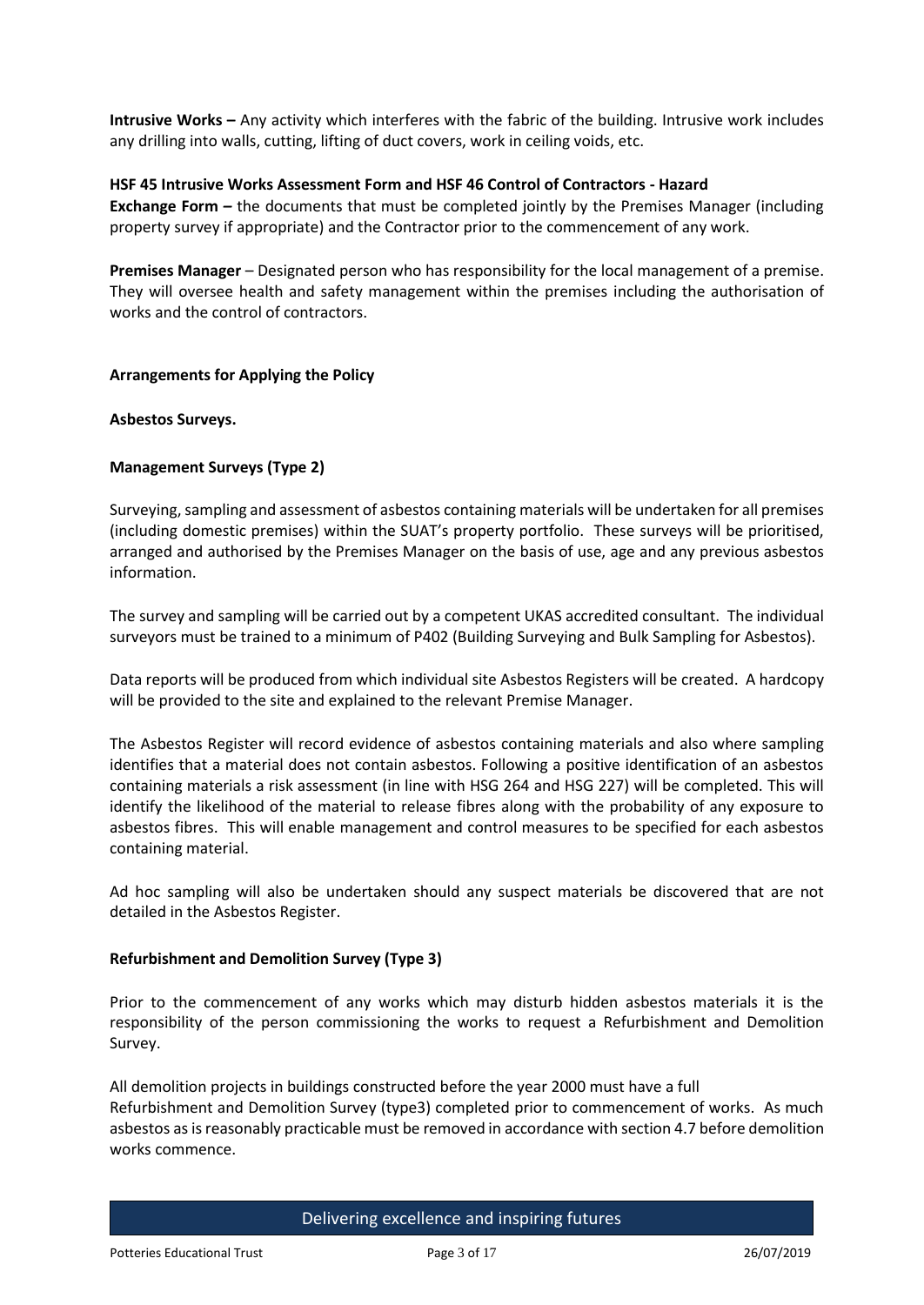## **Management Surveys (Type 2) Re-inspections**

The Premises Manager should run an ongoing programme of annual re -inspections of premises to reassess the condition of all previously identified accessible asbestos containing materials. Asbestos materials previously identified but located in unoccupied areas such as voids, floor ducts etc. will be reinspected on a three yearly basis.

If the annual re-inspection identifies any non-compliance issues regarding effective management of asbestos in the premises, an Annual Re Inspection Non Compliance form HSF68 should be completed to record the issues identified and make formal recommendations. This should be reported to the local governing body for further investigation and to the Health and Safety Team if the need is identified.

Following these re-inspections updates for onsite Asbestos Registers will be produced and distributed.

## **Asbestos Registers**

The Asbestos Register will be maintained and updated on a regular basis (minimum annually).

Trust staff commissioning works must ensure that they advise any contractor of the information contained in the Asbestos Register regarding any areas of known or presumed asbestos containing materials when work instructions are issued.

Prior to the commencement of any works which may disturb hidden asbestos materials it is the responsibility of the person commissioning the works to request a Refurbishment and Demolition Survey (see section 4.1.2 above).

If no information is available, then asbestos materials must be presumed to be present (unless the Intrusive Work Assessment Form has been completed and provides suitable evidence that asbestos is not present) and a suitable survey requested (see sections 4.1.1 and 4.1.2 above).

It is essential that all the information held in the Asbestos Register is available at all times for use by contractors and other individuals carrying out works in the premise. Contractors must have access/ a copy of the Asbestos Register and relevant Refurbishment and Demolition Surveys (Type 3) prior to works commencing and that they sign the relevant section of the Asbestos Register to confirm that they have reviewed and understand the information contained within.

## **Letting Tenders and Issue of Works**

Commissioning Officers must at the point of tendering works provide information on all known or presumed asbestos containing materials, including where required the results from any Refurbishment and Demolition Surveys (Type3), to those contractors tending for the works.

Any asbestos identified that would be disturbed by the works to be undertaken must be removed in accordance with Section 4.7 of this document prior to commencement.

## **Selection of Contractors**

Contractors working on behalf of the Trust must work in accordance with this policy.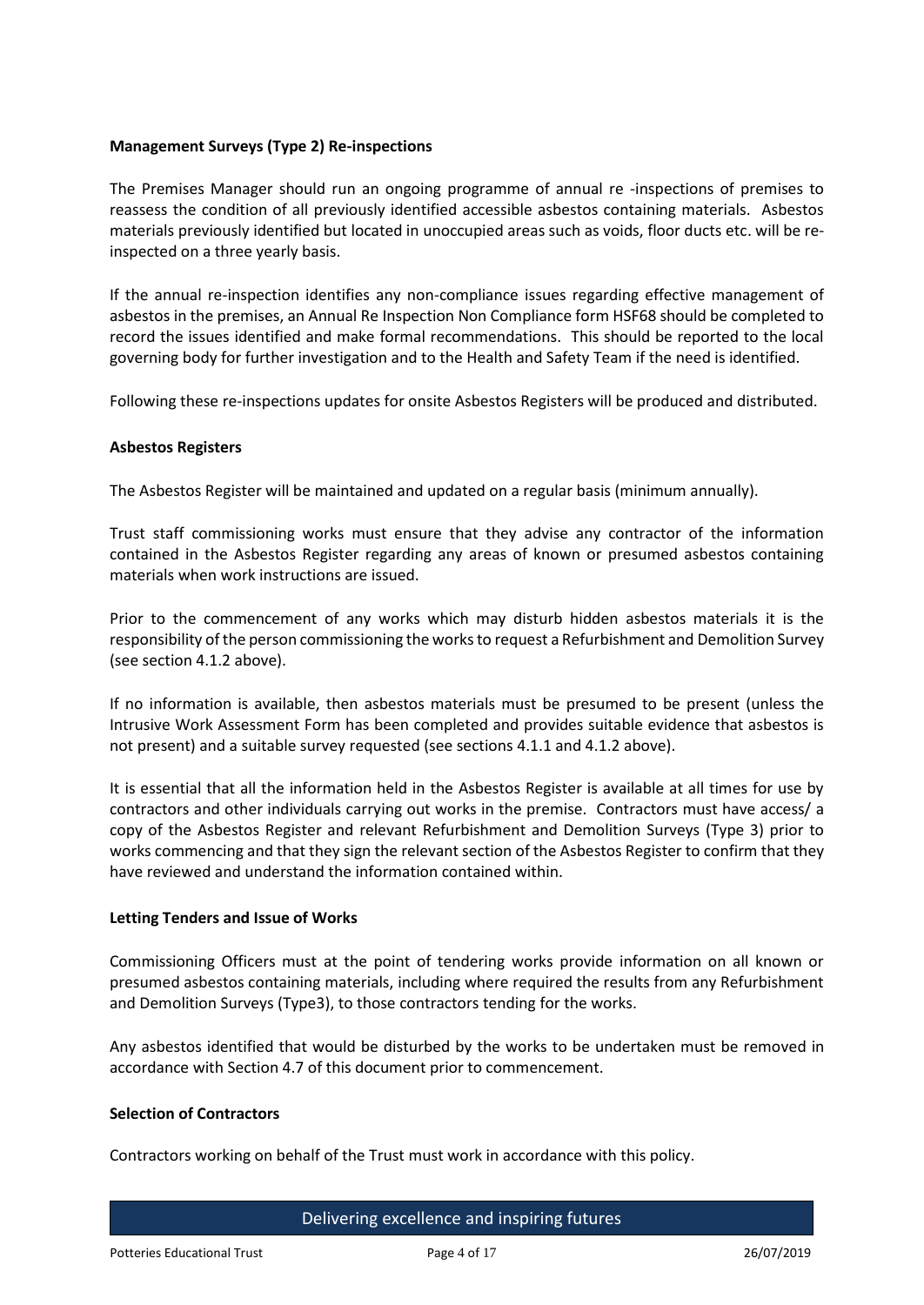Contractors are required to be CHAS Approved and have Construction Line registration.

Commissioning officers must ensure that the contractors used are competent for the activities for which they are being contracted.

Contractors appointed to act as the Principal Contractor under CDM must be CHAS Approved.

A Commissioning Officer must take complete individual responsibility for ensuring that they undertake and document their own assessment of the contractors' competency (this assessment must include an assessment that the contractors are competent in relation to the management of health and safety and asbestos management).

It is recommended that commissioning officers check for recent enforcement notices against the contractor using th[e HSE website](http://www.hse.gov.uk/notices/default.asp) .

On appointment of a contractor (who will disturb or work on the fabric of the building) it is essential that the HSF 46 Control of Contractors - Hazard Exchange Form is completed and the contractor confirms that their operatives and subcontractors have received asbestos awareness training.

All asbestos containing materials must be removed by an asbestos licenced contractor. Each academy should ensure that upon commissioning the required contractor, that relevant training, insurance and medical examinations are implemented by the contractor. Any removals should be carried out to current regulations and a waste consignment note obtained for proof of correct disposal arrangements.

## **Control of Contractors**

HSF 46 Control of Contractors - Hazard Exchange Form must be completed with the contractor prior to the commencement of works to ensure that hazard information regarding the premises is shared with the contractor and control measures are agreed. The site arrangements to manage safety must also be agreed e.g. contractors parking, delivery arrangements, first aid etc. The contractor should also as part of this process provide the Premise Manager/Representative with details of the hazards their activities will present and how they will be controlled. Method statements/risk assessments may be provided.

Premise Managers should ensure that the document is signed by all relevant parties, including if required the Property Surveyor. The contractor should be provided with a copy of the completed HSF 46 Control of Contractors - Hazard Exchange Form.

Premise Managers must monitor contractors' activities at regular intervals to ensure that they are operating as agreed and in a safe manner. Any concerns should be brought to the contractor's attention immediately and actions agreed before work continues.

## **Labelling of asbestos containing materials**

The Trust does not use labels to identify the presence of asbestos containing materials; the identification process is managed through the onsite asbestos register and control of contractor arrangements.

Some asbestos labels do exist and are a legacy of previous management arrangements. Premise Managers and Contractors must not use asbestos labels as a definitive indication of the presence of asbestos in a building. The Asbestos Register must be referred to before any work commences.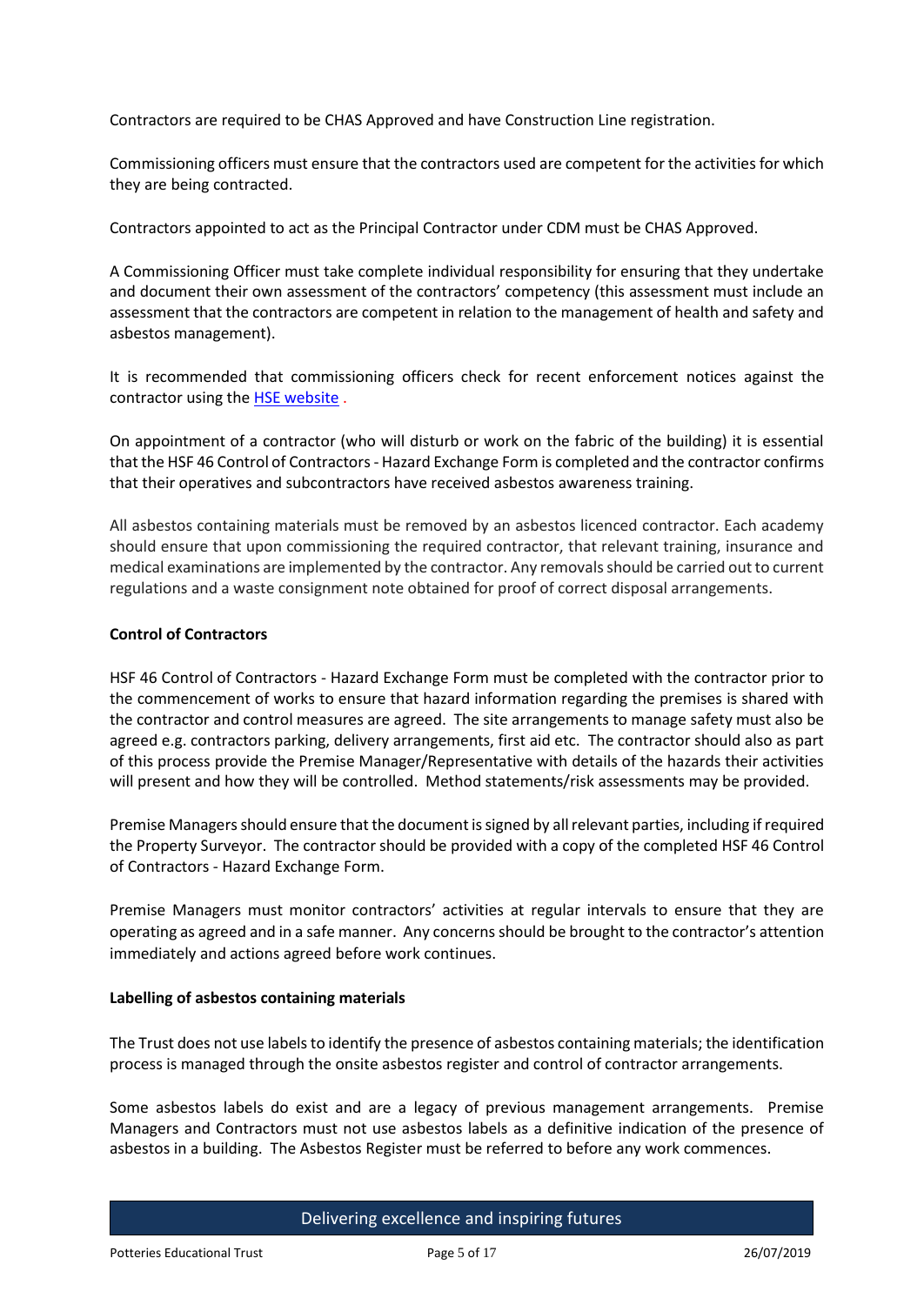## **Removal of Asbestos**

Licensed Asbestos Removal Contractors will be used for all (this includes non-licensed work activities) works involving the removal of asbestos containing materials. These contractors will be HSE approved [contractors](http://webcommunities.hse.gov.uk/inovem/inovem.ti/group/asbestos.licensing/viewdatastore?dsid=196) [a](http://webcommunities.hse.gov.uk/inovem/inovem.ti/group/asbestos.licensing/viewdatastore?dsid=196)nd will be required to provide a copy of their HSE licence.

Before work is undertaken, where asbestos is present in any form, the Control of Asbestos Regulations requires that an assessment is completed. This assessment must be in writing and will cover the following:

- A description of the work, including type of work. For example, repairs and removal;
- The type, quality and condition of the asbestos containing material;
- The steps to be taken to prevent or reduce exposure to the lowest level reasonably practicable including the reasons for the chosen work;
- The steps to be taken to control the release of asbestos into the environment;
- Details of expected exposure and the number of people affected;
- Procedures for the removal of waste in accordance with the special waste regulations;
- Procedures for dealing with emergencies;
- Use and decontamination of personal protective equipment (PPE) including respiratory Protective equipment (RPE); and
- A check on the proposed contractor's competence (and any pending notices) using the HSE website.

Independent air monitoring must be contracted (via a separate order) with a competent UKAS Accredited Analyst who will produce air monitoring records, clearance testing and issuing of reoccupation certificate once the work is completed (where required).

Following any asbestos removal works or air monitoring/clearance testing the asbestos register must be updated to ensure it is accurately maintained.

## **Personal Protective Equipment**

When a risk assessment identifies the need for personal protective equipment (PPE) Respiratory Protective Equipment (RPE) or other measures to prevent or control exposure to asbestos these control measures must be implemented and monitored to ensure suitable protection of staff and other building users.

## **Reporting of incidents**

For the purposes of this policy an incident will be deemed to be the accidental or deliberate disturbance of any known or presumed asbestos containing material.

It is the responsibility of the Premise Manager or other responsible person to report any such incident immediately to:

- Entrust Asbestos Management Team; and
- Health and Safety Team using the County Accident Form HSF40. See Section 6 for contact details.

Premise manager to follow emergency procedures whilst awaiting investigation of the incident. See below.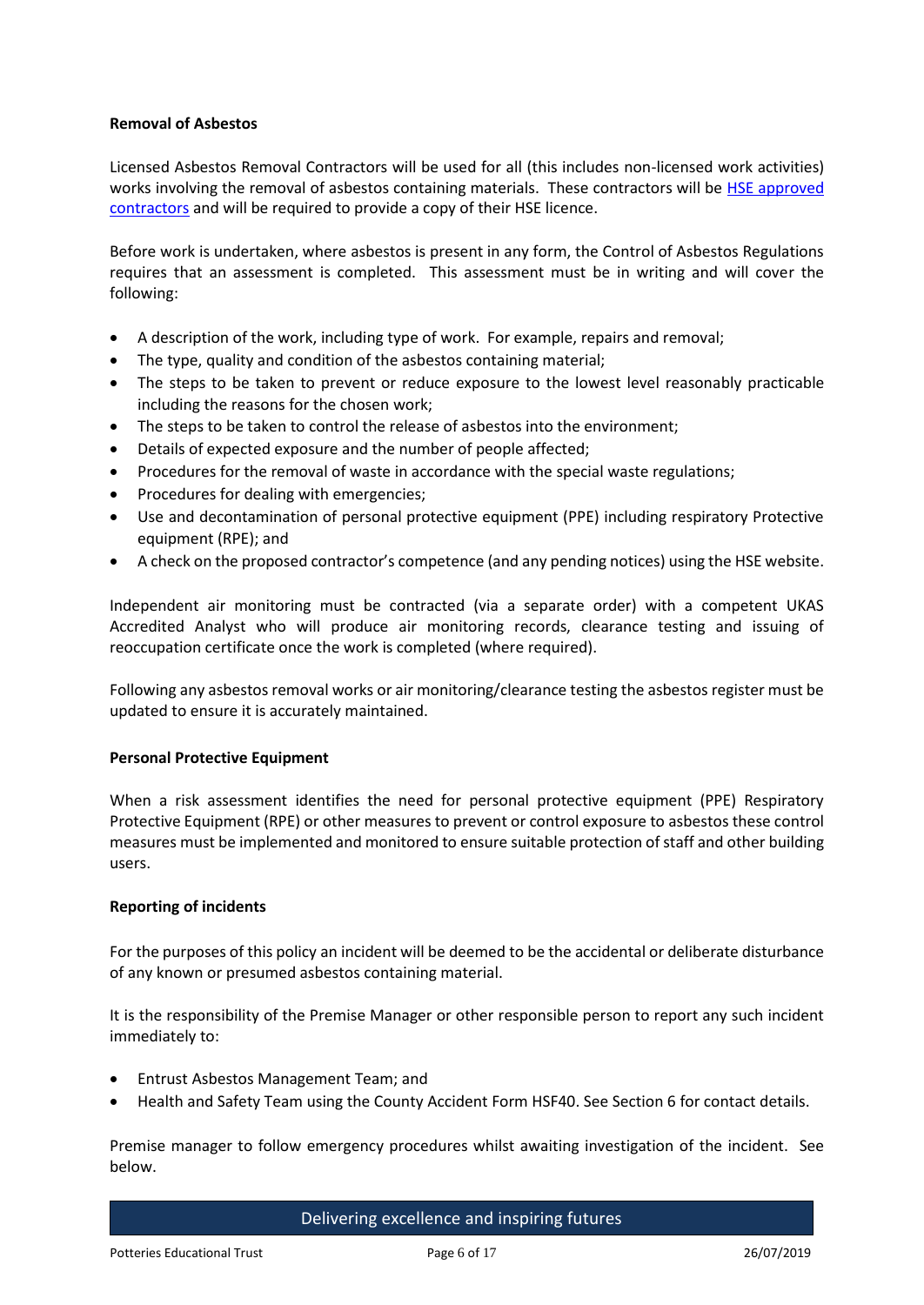Upon receipt of notification of an incident the Entrust Asbestos Management Team will visit site/send a competent analyst to investigate and arrange for any required reassurance air testing to assess the risks. The outcomes will be documented on the HSF 48 Asbestos Incident Form and the completed copy provided to the Health and Safety Team. The Health and Safety Team will complete an internal investigation report and make recommendations as required. This report will be shared with relevant senior managers and premise manager.

The Health and Safety Team will report the incident to the Health and Safety Executive in accordance with RIDDOR Regulations and HSE (OC265/48 version 3) "Part 2 Exposure to asbestos from work activities advice for employees and members of the public". The HSF 48 Asbestos Incidents Form will be returned to Entrust Asbestos Management Team once the reporting decision has been taken.

## **Emergency procedures**

The emergency procedure to be followed in the event of unexpected disturbance/suspected disturbance of known/presumed asbestos containing material: -

- Stop the work immediately;
- Evacuate the area and prohibit further access;
- Leave all contaminated material in the area including contaminated clothing;
- No attempt should be made to clean the area; and
- Report the incident immediately as detailed in Section 5.9.

See Appendix 3 for Incident Response and Emergency Procedures flow chart.

#### **Working in Partnership**

The Potteries Educational Trust will provide on request the details of the location of known and presumed asbestos containing materials to Stoke on Trent and Staffordshire Fire and Rescue Services for emergency risk management processes, or if a legitimate request from another partner agency is made.

#### **Further Advice and Information**

This policy document is for general guidance only. If you need any further advice on how to apply this policy, please contact the Health and Safety Team.

## **Implementation**

## **Policy Makers and Planners**

- Health and safety management is devolved for practical purposes. However, the overall responsibility for health and safety of the Trust's employees and others affected by our work activities rests with the employer. That is The Potteries Educational Trust and its members.
- The Local Academy Board are responsible for ensuring suitable resources are available for the effective management of asbestos and that this policy is implemented effectively throughout their areas of responsibility.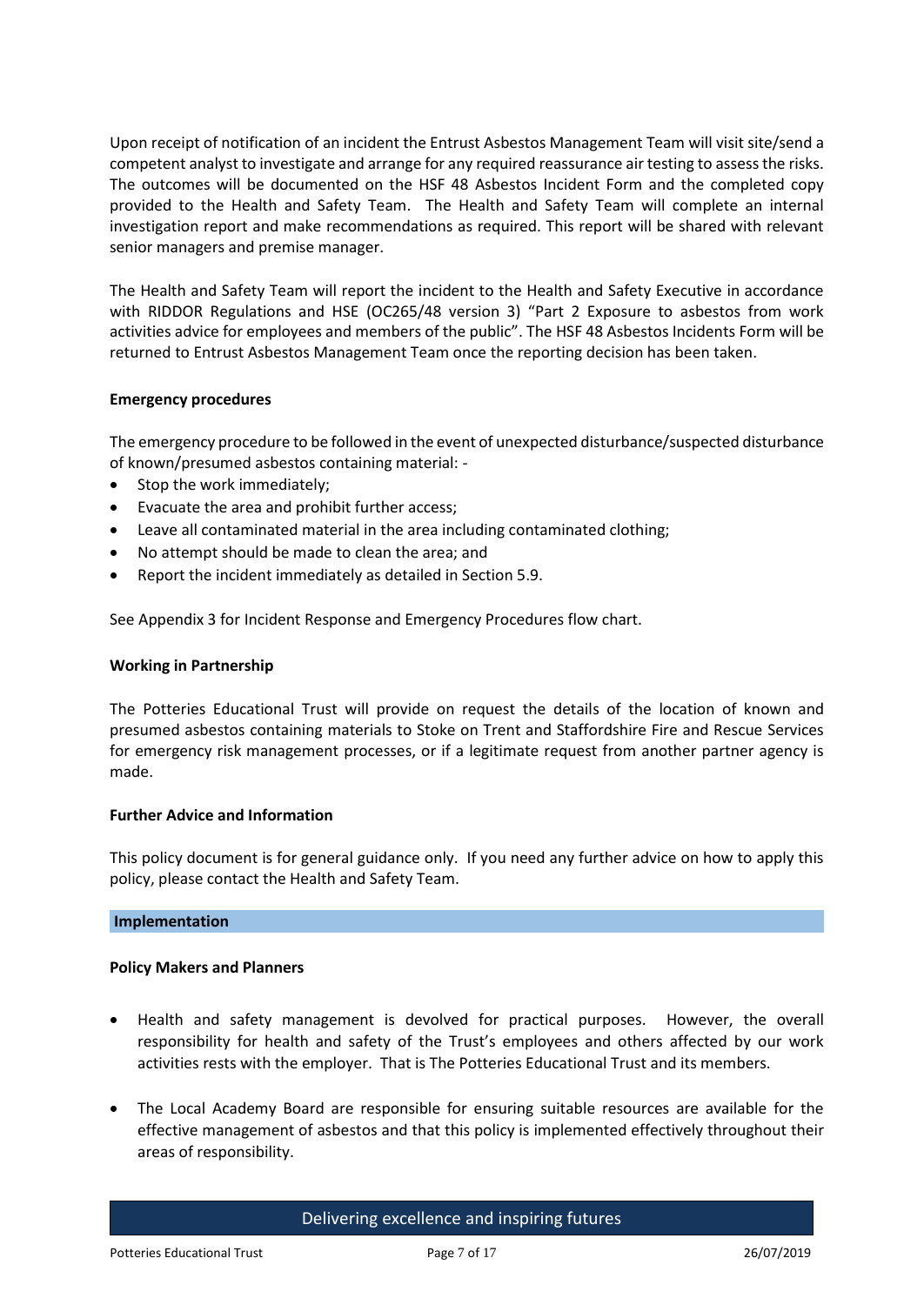- Ensure access to competent advice and support to allow the authority to manage asbestos in accordance with the Control of Asbestos Regulations and supporting Approved Codes of Practice.
- Trustees must ensure that a named Premise Manager is appointed for each Trust workplace;

#### **Premise Managers**

All Premises Managers across the full range of the Trust's services to whom "Duty Holder" responsibilities have been delegated will ensure, so far as is reasonably practicable, that the following requirements are met at the premises under their control:

- To have completed the Level 2 Asbestos Management Intranet Briefing and Self-Assessment. Ideally to also attend Level 3 training (see Appendix 2 Training Matrix).
- Ensure that in their absence a responsible person is on site to implement this policy.
- Be aware that hidden asbestos may still be present in their premises even though a Management Survey (type 2) has been undertaken.
- Ensure that they are familiar with the contents of the Premises Asbestos Register and ensure it remains accessible and available on site at all times. Where an Asbestos Register is not available no work shall commence until the presence of any asbestos containing materials has been investigated.
- Ensure local arrangements are established to ensure that the contents of the Asbestos Register is communicated to all parties who work on or disturb the fabric of the building.
- Ensure that before contractors undertake any work on the fabric of the building:
	- A Hazard Exchange Form is completed and precautionary measures identified,
	- The whereabouts of known asbestos is identified to the contractor,
	- The contractor reads the contents of the Asbestos Register and signs to say they have read it.
	- In the case of intrusive work, ensured the completion of an Intrusive Work Assessment Form.
- Identify all in-house staff whose work is likely to involve them in building maintenance work/having contact with the fabric of the building (e.g. caretaker, handyperson, etc.) and ensure that such employees:
	- Are informed of the whereabouts of asbestos materials so that their operations do not disturb or damage them.
	- Read the contents of the Asbestos Register and sign to say they have read and understand it.
	- Receive appropriate level of training See Appendix 2 Training Matrix.
- Presume that materials contain asbestos, unless there is strong evidence that they do not.
- Ensure that work undertaken will not cause exposure to asbestos and that appropriate preventative and protective measures are implemented.

Delivering excellence and inspiring futures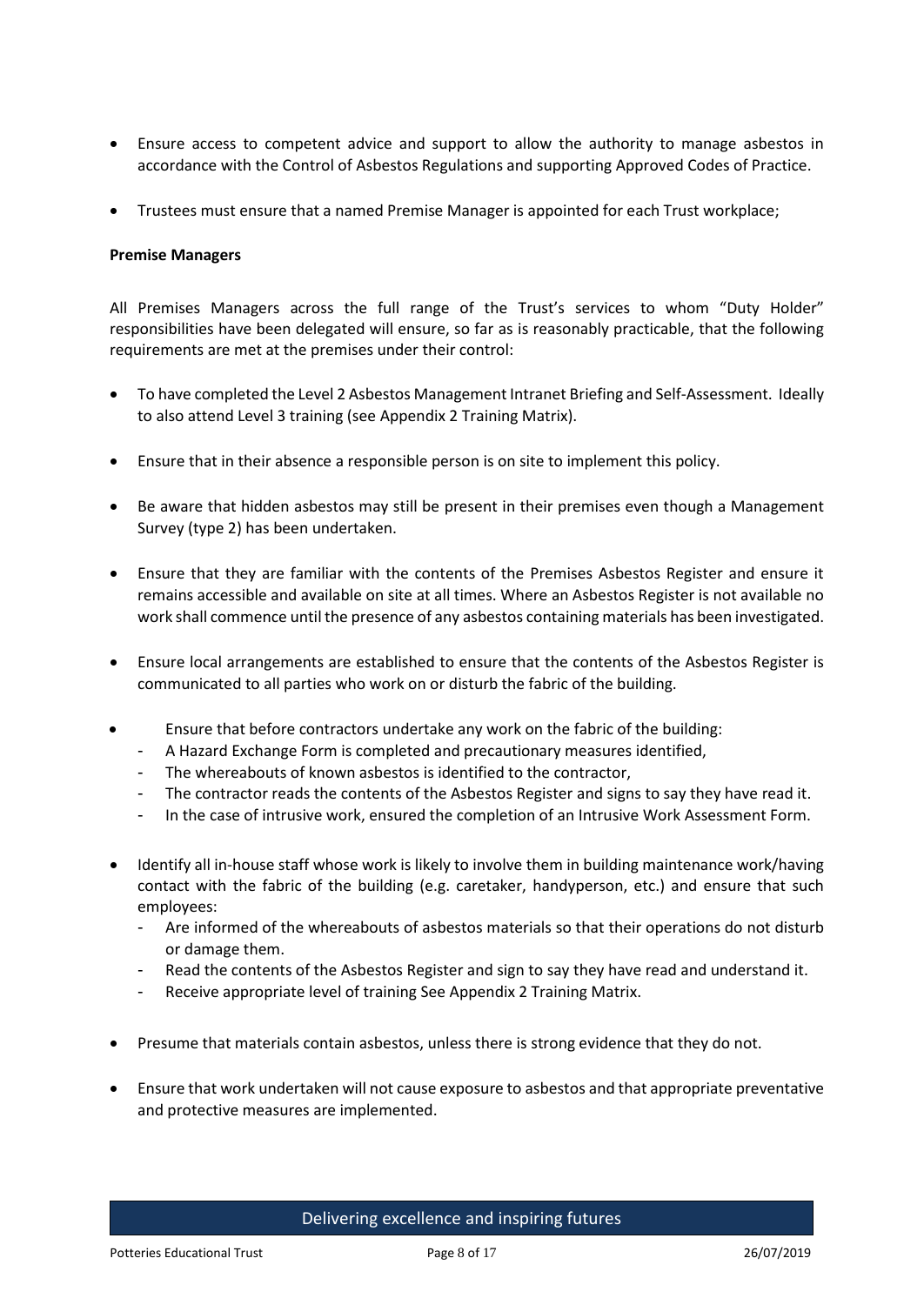- Complete visual inspection of previously identified known and presumed asbestos containing materials that are safely accessible; (as required by the Annual Health and Safety Evaluation Checklist HSF1)
- Report any concerns regarding the condition of known/presumed asbestos containing materials immediately to the Entrust Asbestos Management Team;
- Implement the Emergency Asbestos Procedure promptly where any known/ presumed asbestos containing materials has been damaged and may have exposed persons to airborne asbestos fibre.
- Whenever a change of use for any building or part of a building is proposed, notify the Entrust Asbestos Management Team who will ensure that a re-assessment of the risk is undertaken.
- Where known/presumed asbestos containing materials have been identified, ensure that no invasive fixings (e.g. drawing pins, nails, screws, etc.) are used in these areas. Breaches of this policy howsoever caused must be reported to the Health and Safety Team for investigation
- Some Premise Mangers will also have the autonomy to commission projects independently, e.g. Principals. Please refer to responsibilities in section 5.3.
- Premise Managers arrange their own works requiring asbestos removal/ surveying must ensure that copies of all documentation are kept with the Asbestos Register. They must also ensure:
- Licensed contractor is used.
- Suitable Method Statements have been completed.

Where required, works are notified to the HSE.

- Adequate air monitoring and certification of reoccupation is provided.
- Consignment notes for removed asbestos are received.

## **Commissioning Officers**

Staff with responsibility for arranging work to premises (whether carried out by contractors, staff or others) must ensure, as far as is reasonably practicable, that:

- Information relating to the location and condition of Asbestos Containing Materials will be given to people who may disturb them during work activities including care and cleaning staff.
- No work will be undertaken until the Hazard Identification Checklist has been completed by the Premises Manager and contractor. Work may only commence when measures to deal with any identified hazards have been agreed.
- No intrusive work will be undertaken until the Hazard Identification Checklist and the Intrusive Works Assessment Form have been completed by the Premises Manager and contractor. Work may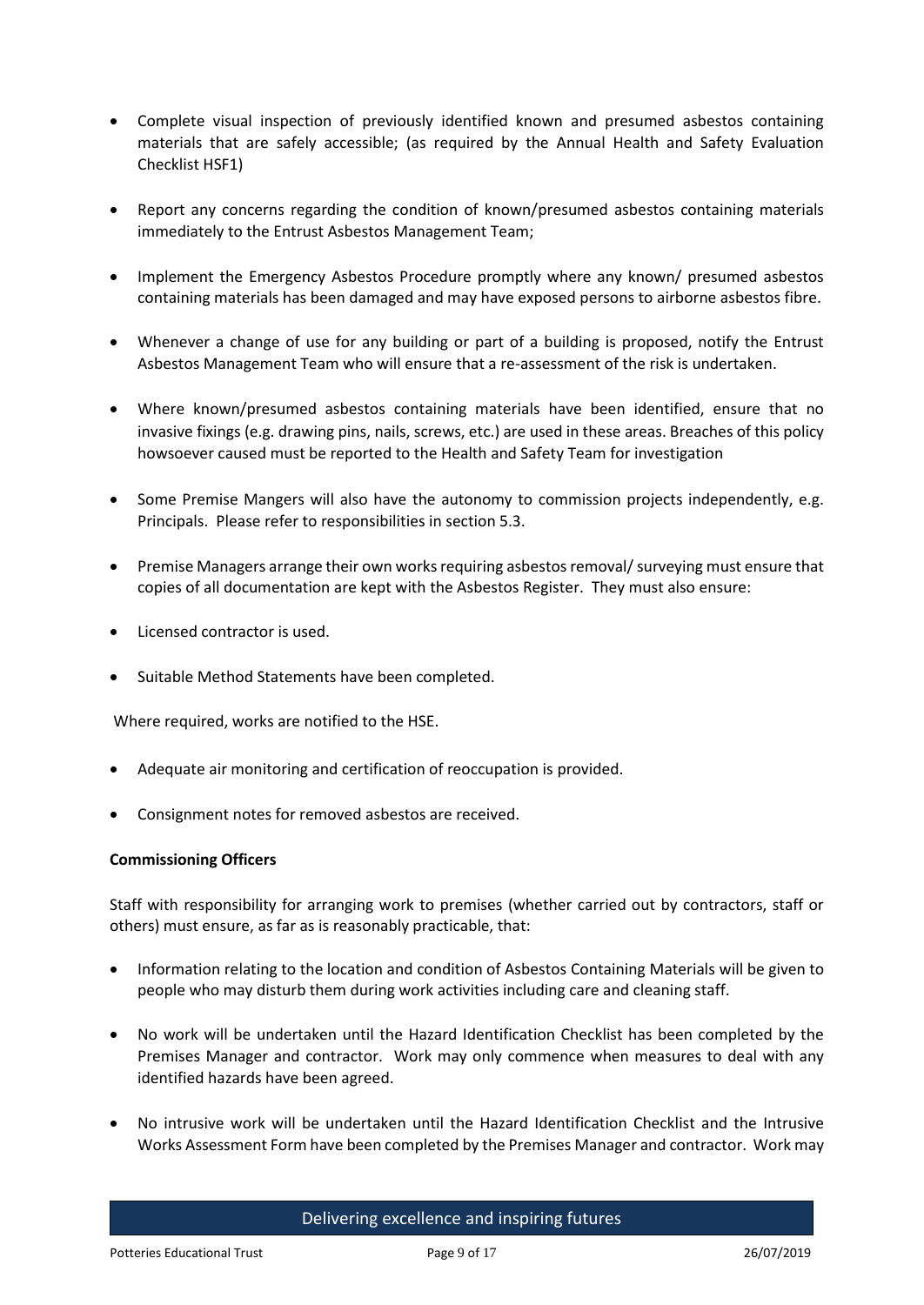only commence when measures to deal with any identified hazards have been agreed and a permit has been issued by the Premises Manager to the person carrying out the works.

#### **Employees**

#### **Every employee of the Trust will:**

- Not interfere with or misuse any equipment which is provided to control exposure to airborne asbestos fibre.
- Immediately report to the premises manager any damage or disturbance of asbestos containing materials or suspected asbestos containing materials that he or she may become aware of.
- Comply with any working procedure to ensure that their own exposure to airborne asbestos fibre, and that of others, who may be affected by their activities, is kept to a level which is as low as reasonably practicable.
- Use all control measure equipment, Personal Protective Equipment (PPE) and Respiratory Protective Equipment (RPE) that is provided for the safe conduct of any works.
- Not carry out any invasive fixings (e.g. drawing pins, nails, screws etc.) without the prior approval of the Premises Manager.

#### **Specialist Advice**

#### **Entrust Asbestos Management Team**

The Entrust Asbestos Management Team co-ordinates the management of asbestos on behalf of the Trust. It principal activities are:

- Managing a prioritised initial survey and re-inspection programme;
- Maintain the electronic asbestos management database for each premise and archiving historical information;
- Produce and distribute the Asbestos Registers for each premises to the relevant Premise Managers (including any updates);
- Provide advice and guidance on asbestos related matters;
- Project manage remediation and removal works; **D** Facilitate emergency works if required; and
- Carrying out periodic audits and investigations.

#### **Occupational Health**

- Arrange for a consultation with employees who have been exposed to elevated levels of asbestos; and
- Provide health surveillance if requirement is identified (including maintaining suitable records).

#### **Health and Safety Team**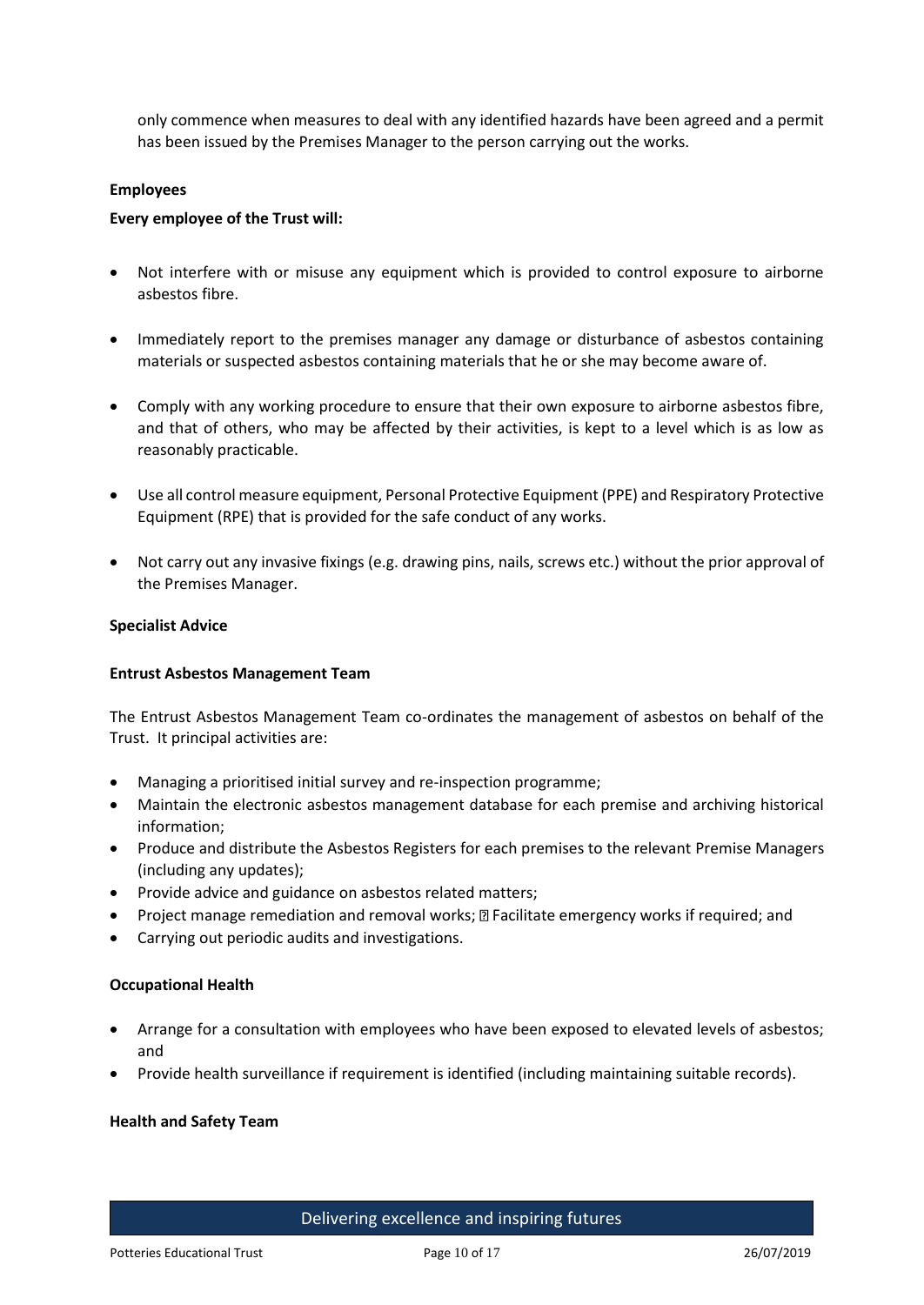The Health and Safety Team will provide specialist support and advice to Premise Managers on management of asbestos containing materials. This includes delivery of an annual health and safety training plan which will include Premises Management Training and Asbestos Awareness Briefings.

The Health and Safety Team will also ensure that a selection of each year's internal health and safety audits review local implementation of this policy by Premises Managers as part of the operational control section of the audit.

All incidents of accidental disturbance of asbestos will be investigated by a Health and Safety Advisor, an incident report produced and recommendations communicated to all relevant parties.

Professional Advisors, e.g. Entrust Asbestos Management Team and representatives of the Health and Safety Team, will have a minimum of the P405/P402 (Management of Asbestos in Buildings) to ensure that a good level of professional competency and advice can be offered to Premise Managers and other duty holders.

#### **Communication**

Appropriate asbestos awareness training will be provided to individuals identified in the management of, use of, repair of or maintenance of Trust premises built after 2000. These training requirements are set out in the Training Matrix Appendix 2.

All employees are required to be briefed on the Trust's asbestos management arrangements by reading the employee information leaflet as part of their induction.

#### **Monitoring**

The Trust will undertake a formal audit at least every five years. This will be undertaken using an external specialist who will provide information on the effectiveness of the current policy and procedures and also those areas where change is required owing to revised legislation or to improve the asbestos management process within the Trust.

A selection of the Internal Health and Safety Audits will review local arrangements for the management of asbestos within the operational control section of the audit. This will allow the Trust to monitor trends and ensure that Premise Managers are fulfilling their duty holder responsibilities.

## **Success Indicators**

The following indicators will demonstrate the level of compliance with this policy and its procedures:

- a) Each Premise Manager is aware of the location of asbestos containing materials and presumed asbestos containing materials and an Asbestos Register available on site.
- b) Staff responsible for the management of the premise are familiar with the contents of the premises Asbestos Register and the asbestos management arrangements.
- c) Staff and contractors whose activities bring them into contact with the fabric of the building have read and signed the Asbestos Register and understand to ensure that they must not disturb asbestos prior to commencing work.
- d) An Intrusive Work Assessment Form is completed prior to any work that interferes with the fabric of the building to determine if further testing is required prior to work commencing and ideally at the planning stages.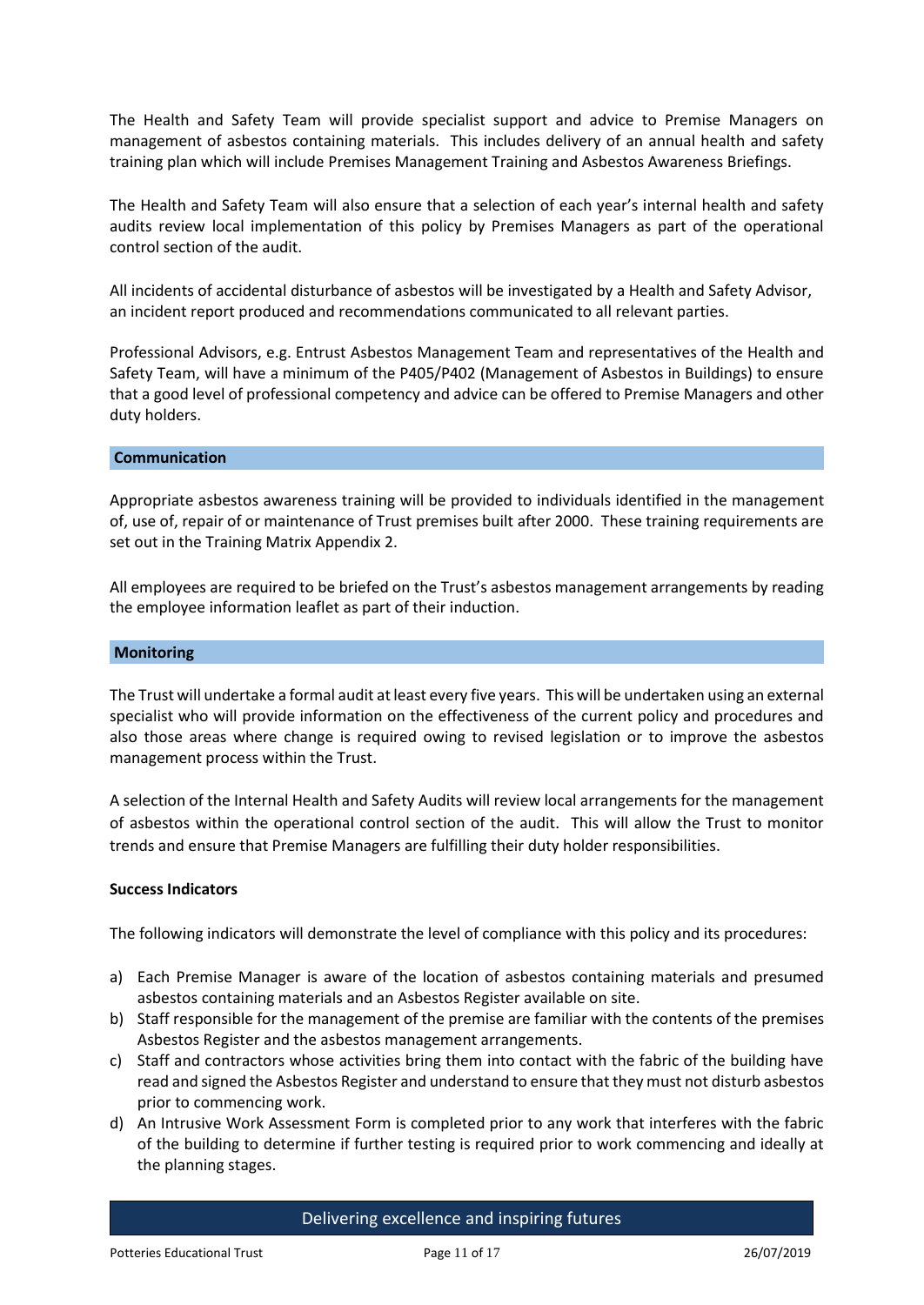- e) A Control of Contractors Hazard Exchange Form is completed with contractors prior to the commencement of any work activities.
- f) Premise Managers and deputies have completed the Asbestos Management briefing contained in the asbestos register and implemented training matrix requirements.

## **Associated Information and Guidance**

#### **Legislative Framework**

- a. The Health and Safety at Work Act
- b. The Management of Health and Safety at Work Regulations
- c. Control of Asbestos Regulation 2012
- i. L143 Work with materials containing asbestos
- ii. L127 The Management of asbestos in non-domestic premises
- iii. HSG 227 A comprehensive Guide to Managing Asbestos in Premises
- iv. HSG 264 Survey Guide
- d. Construction Design and Management Regulations 2007
- e. Special Waste Regulations 2005

Further background information on this topic is available on the following Website: [www.hse.gov.uk](http://www.hse.gov.uk/)

### **Related Documents**

Control of Contractors Policy

HSF 45 Intrusive Works Assessment Form

HSF 46 Control of Contractors - Hazard Exchange Form

HSF 47 Asbestos Intrusive Survey Request Form

HSF 48 Asbestos Incident Form

HSF 49 Asbestos Removal Request Form

HSF 50 Visual Inspection of known asbestos and presumed asbestos containing materials form HSF 68 Annual Re Inspection Non Compliance form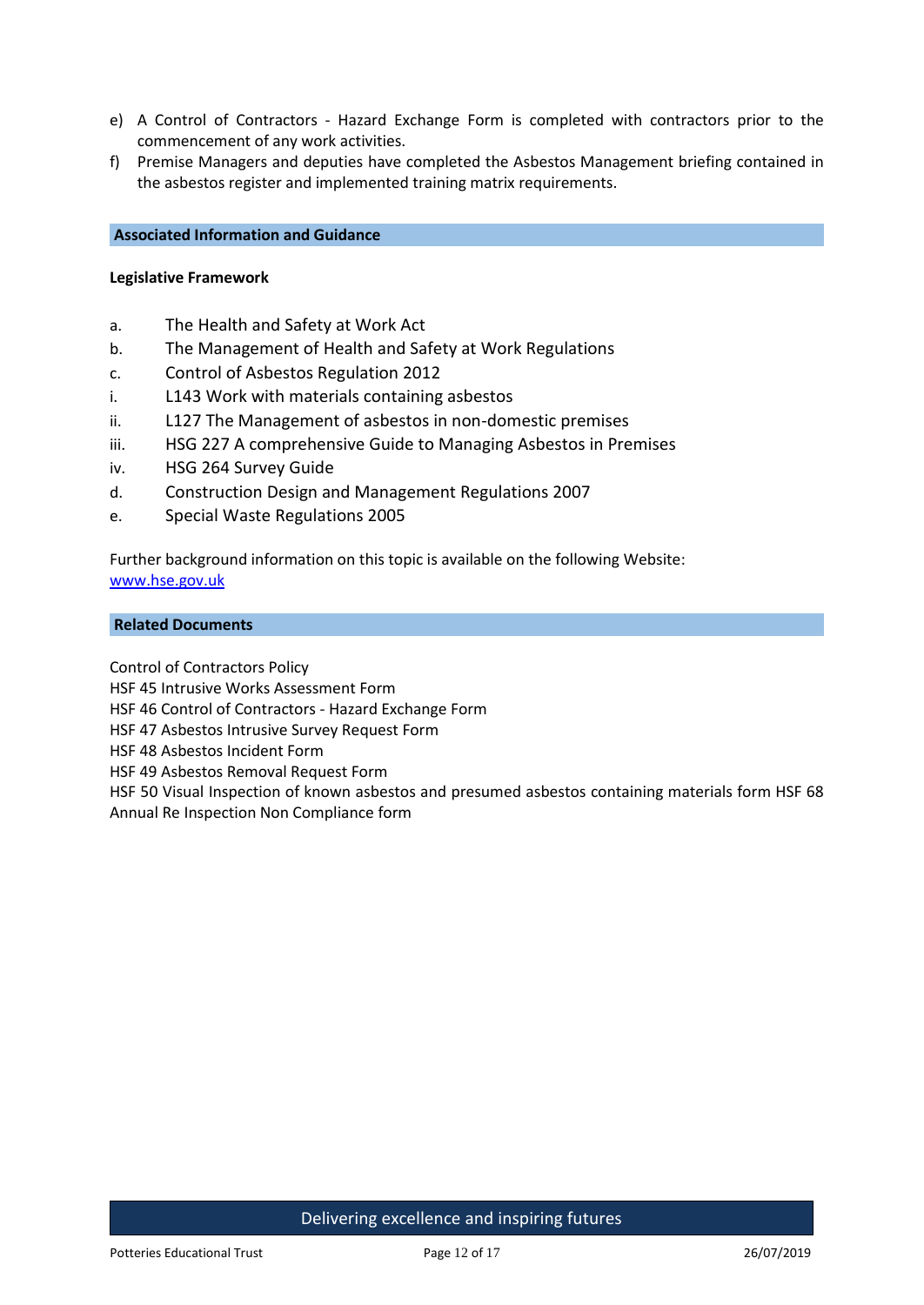## **APPENDIX 1**

## **Asbestos Intrusive Survey Request - Guidance**

**This process must be followed where it is decided that intrusive samples are required to locate asbestos materials prior to the commencement of project works.** 

**It is also still essential that you refer to any available Management Surveys (Type 2) information and pass this on to those who may be undertaking the project works.** 

- $\triangleright$  Complete the survey request form and e-mail to Zoe Capewell zoe.capewell@staffordshire.gov.uk
- $\triangleright$  Provide as much detail regarding the works as possible; this is an essential requirement to enable an effective survey to be undertaken.
- $\triangleright$  Provide marked drawings detailing the areas where the works are to be carried out (services must also be considered at this point e.g. cabling and pipe work runs)
- $\triangleright$  It may be necessary to arrange a site meeting to ensure that all those involved have a clear understanding of what is required and what can be delivered, if this is the case the Entrust Asbestos Management Team will arrange a mutually convenient date and time.
- $\triangleright$  It is important that a realistic timescale is given for the return of the information normally at least 4 weeks will be required from request to receipt of report.
- $\triangleright$  The cost of undertaking the survey and also the cost for the removal of any identified asbestos materials shall be charged to the project budget. Initially the Entrust Asbestos Management Team will require a purchase order number.
- $\triangleright$  Intrusive samples by their nature will cause damage to the fabric and décor of the building and only minimal making good will be carried out by the surveyors on site (covering sample points with self-adhesive patches). This should be explained to building users prior to the surveys being undertaken.

## **Asbestos Management Team Contact Details**

Andy Bell, Team Leader, Tel 01785 277699 Mob 07773792093 Stuart Cresswell, Senior Surveyor, Tel 01785 277562 Mob 07773792117 Andrew Richards, Senior Surveyor, Tel 01785 277699 Mob 07773792098 Zoe Capewell, Admin Assistant, Tel 01785 277239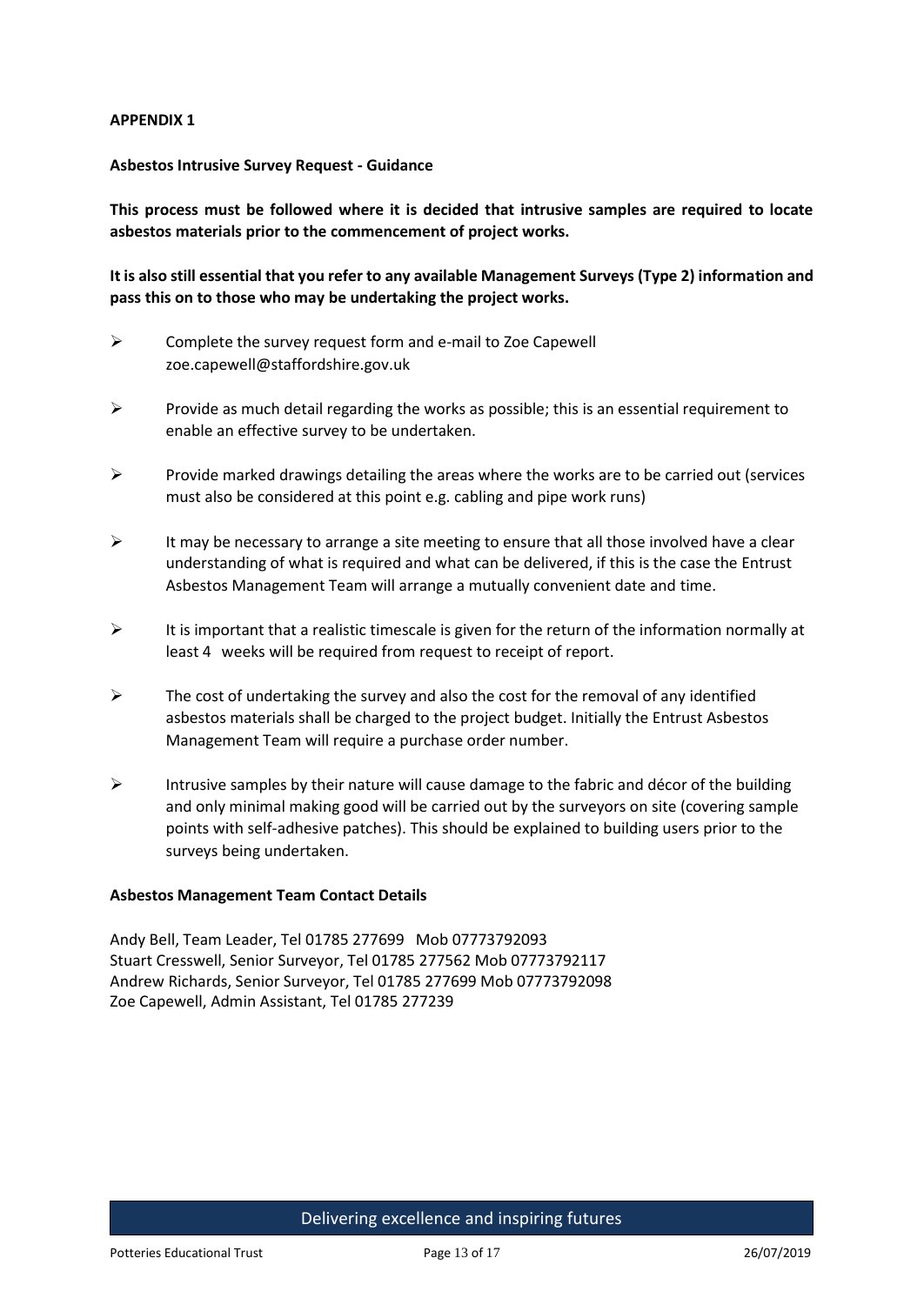## **APPENDIX 2**

## **Asbestos Management Training Matrix**

| <b>Job Role</b>                      | <b>Level of Training</b>          | <b>Refresher Frequency</b>     |
|--------------------------------------|-----------------------------------|--------------------------------|
| <b>Premise Managers</b>              | On induction = Level 2            | Annually to review the Level 2 |
|                                      | Progressing to Level 3            | <b>Training</b>                |
| Caretakers/Handypersons/OTT          | Level 3                           | Annually to review the Level 2 |
| 's                                   |                                   | <b>Training</b>                |
| <b>Commissioning Officers (other</b> | Level 3                           | Annually to review the Level 2 |
| than Premise Managers e.g.           |                                   | Training                       |
| property surveyors, architects).     |                                   |                                |
| <b>Policy Makers and Planners</b>    | Minimum Level 2                   | Annually                       |
|                                      | (Depending on role and            |                                |
|                                      | responsibilities).                |                                |
| <b>Professional Advisors</b>         | Level 4                           | AMT-Annual CPD                 |
| All AMT                              |                                   |                                |
| SHSS min 4 staff                     |                                   | SHSS - Annual Update by AMT.   |
| <b>Waste Disposal Operatives</b>     | Level 2                           | Annually                       |
| <b>Cleaning Supervisors</b>          | Level 2                           | Annually                       |
| Cleaners                             | Level $1 -$ On Induction          | Annually article in Newsletter |
|                                      | Existing Staff next H&S Talk &    |                                |
|                                      | Newsletter                        |                                |
| <b>Catering Staff</b>                | Level 1 - On induction            | Annually article in Newsletter |
|                                      | <b>Existing Staff via Network</b> |                                |
|                                      | meetings and Newsletter           |                                |
| Employees                            | Level 1 - On induction Existing   | Annually article Health and    |
|                                      | Staff next PPR/1-2-1 meeting.     | Safety Newsletter              |

**Level 1 (Basic Information) =** Familiar with contents of the Asbestos Employee Information Leaflet

**Level 2 (Awareness) =** Completed the Asbestos Management Internet Briefing and Self-Test.

**Level 3 (Management) =** Asbestos Awareness Training (This may be standalone Asbestos Awareness Training Course or module in any of the following internal courses:

- Safe Premises Management
- H&S Co-ordinators Course
- Caretakers Training.

**Level 4 (Professional) =** nationally recognised asbestos course with examination to achieve either P405/402.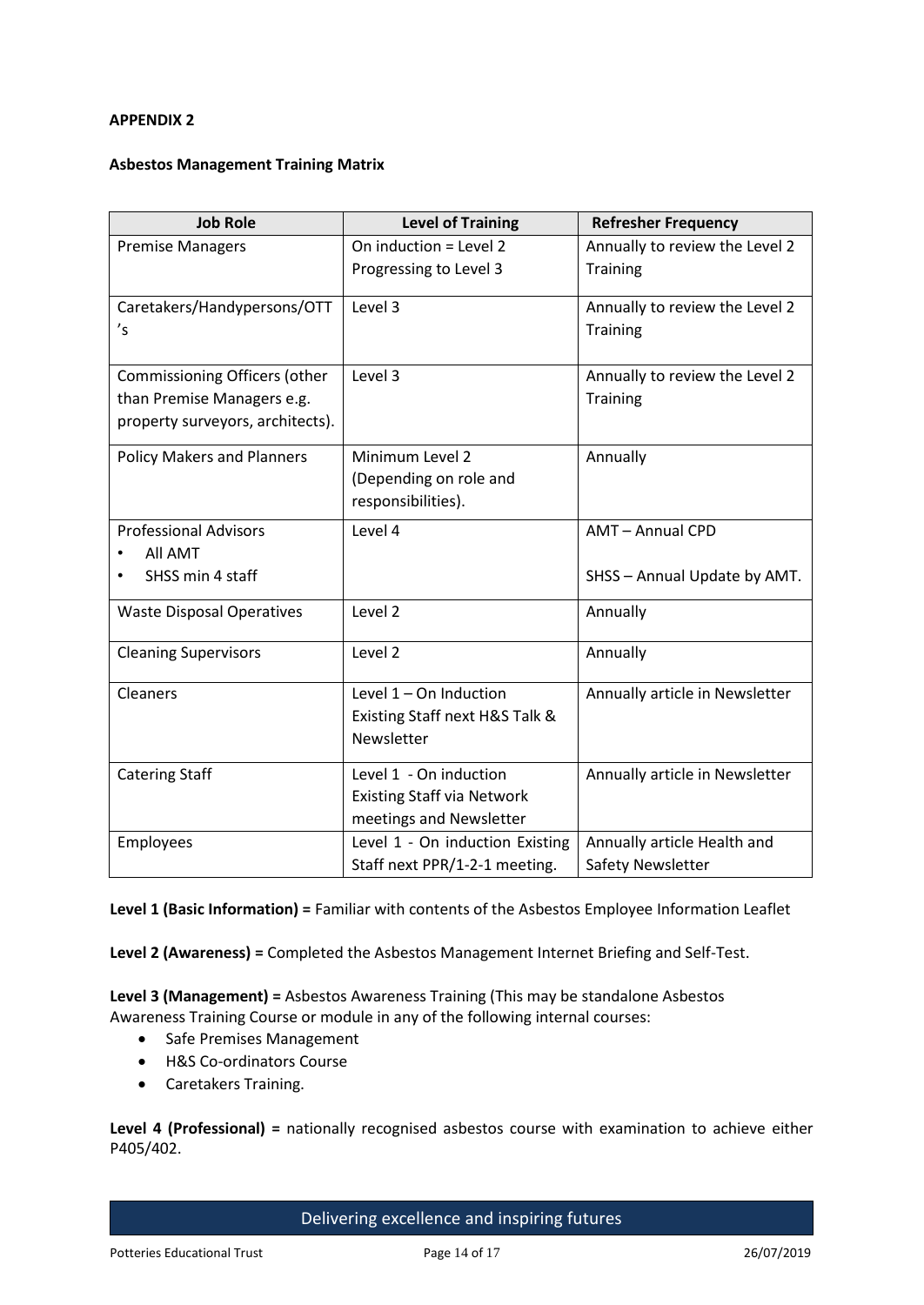## **Staffordshire County Council Incident Response and Emergency Procedures**

#### **All Employees/ContractorsNotes**



Emergency is defined as the discovery of damage to ACM or suspected ACM or the urgent removal/making safe of ACM to allow other emergency works to proceed.

#### **Note 1**

In certain circumstances it may also be appropriate to contact removal contractor to instigate immediate clear up see note 4).

#### **Note 2**

Analyst to complete site diary sheets and provide photographs and analyst's results. Lead officer to complete the Asbestos Incident Report Form detailing recommended actions and information to make decision on if waiver required from HSE for clear up. removals, environmental clean etc.

#### **Note 3**

SHSS to assess information and following SHSS Office Procedure 011 implement action to manage the situation. Work in close partnership with AMT and Specialists (Analyst/ Removal Contractor).

#### **Note 4**

When deciding if incident is reportable refer to SHSS Office Procedure 011. SHSS to decide if waiver is required following SHSS Office Procedure 011. If reportable and waiver required ensure contact local HSE Inspector directly before HSE Incident contact centre. SCC must do cover note to go with Removal Contractors waiver request paperwork.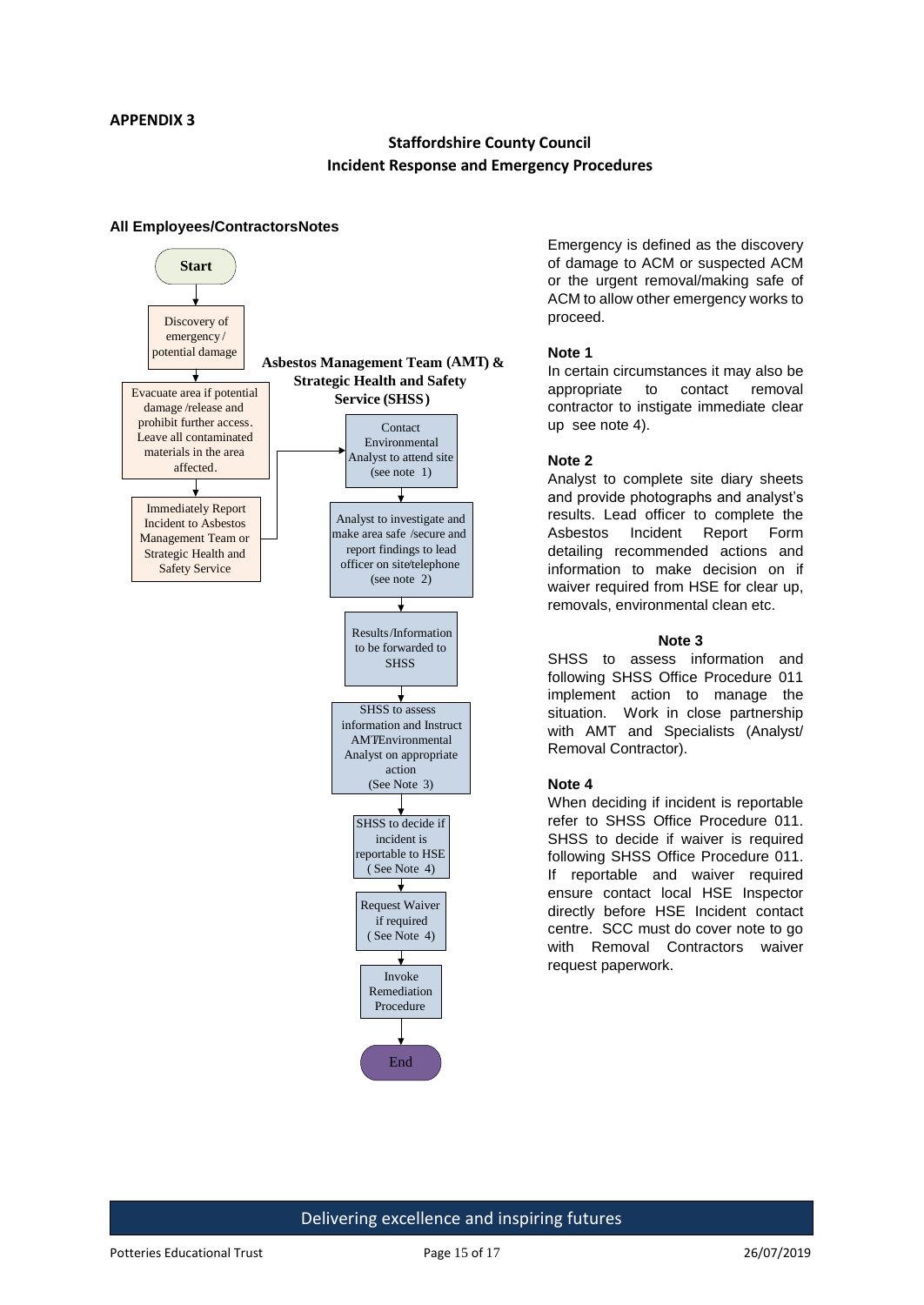## **APPENDIX 4**

## **Frequently Asked Questions**

## **1. Does asbestos have to be removed?**

Although asbestos is a hazardous material it can only pose a risk to health if the asbestos fibres become airborne and are then inhaled. Therefore, most asbestos materials pose little risk unless they are disturbed in some way that allows the fibres to be released into the atmosphere. Where the material is in good condition and in a location where it will not be disturbed it should be left in place and effectively managed.

## **2. What materials contain asbestos?**

Asbestos may be found in a variety of locations within a building, for example:

- Fire breaks in ceiling voids
- Thermal lagging, e.g. of boilers
- Ceiling and floor tiles and Artex
- Sprayed asbestos generally used as fire protection in ducts,
- Firebreaks, panels, partitions, soffit boards, ceiling panels and around structural steelwork
- Millboard, paper and paper products used for insulation of electrical equipment. Asbestos

paper has also been used as a fire-proof facing on wood fibre board;

Asbestos cement products, used as roof and wall cladding

## **3. What responsibilities do I have as Premise Manager?**

You should read the Asbestos Management Policy for complete details and responsibilities. In summary as Premise Manager you have responsibility for ensuring that:

- The asbestos policy is fully complied with.
- The recommendations in the asbestos register are implemented.
- Arrangements are put in place so that all contractors/staff working on the fabric of the building read the asbestos survey and sign the log book before commencing any work.
- All employees are aware of the local asbestos management and the asbestos register.
- Any failings/issues with asbestos management are reported to your manager immediately, and to Entrust Asbestos Management Team or Health and Safety Team.

## **4. I think there is damaged asbestos in my building what do I do?**

Stop any work in that area, seal the area off and evacuate the area. Inform your line manager immediately so that the necessary arrangements can be made to assess the materials. Immediately contact the Health and Safety Team on 01785 355777.